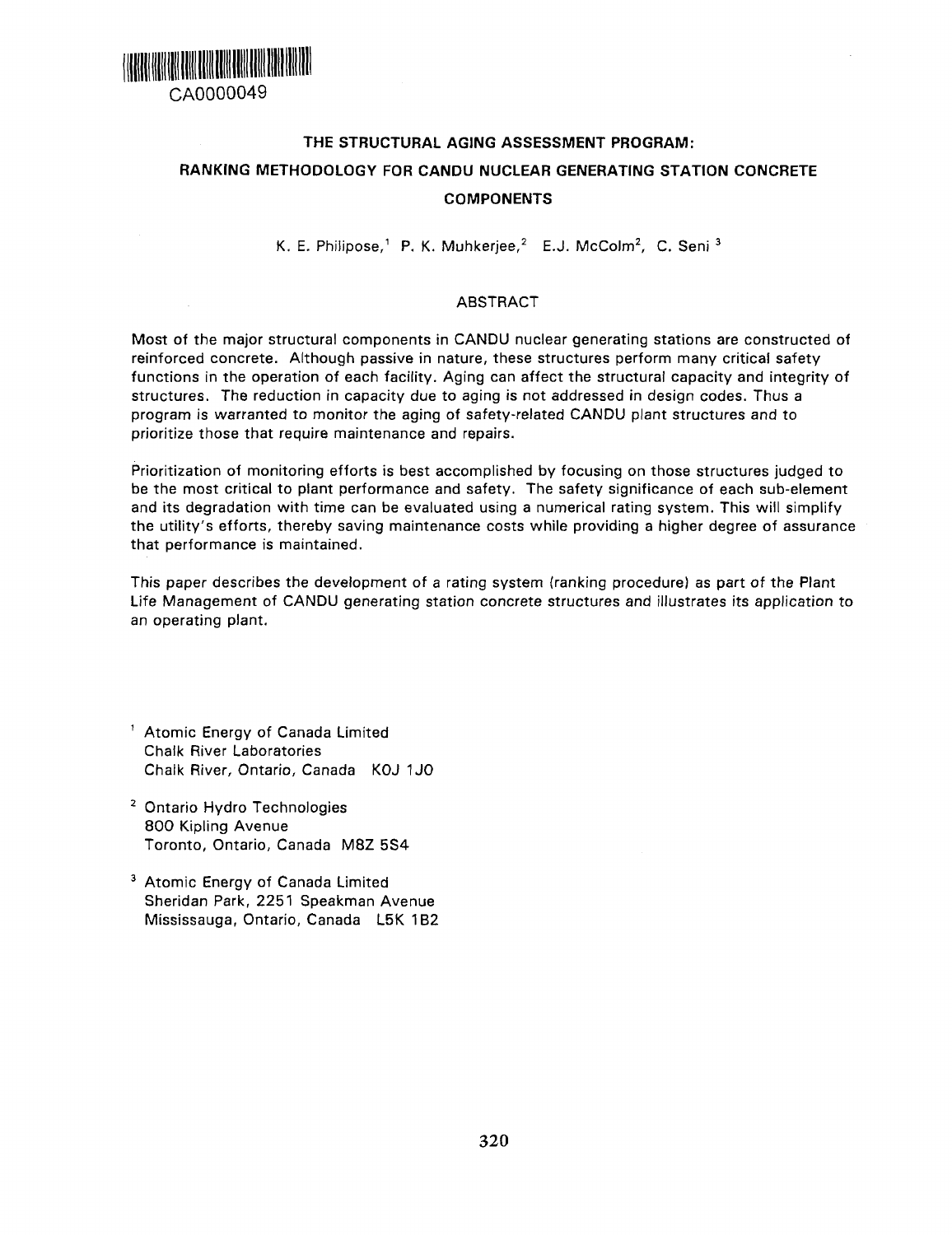#### **INTRODUCTION**

Aging of concrete structures is defined as the progressive loss of original mechanical and structural properties caused by physical loads, the effects of plant operation and exposure to the natural environments. Aging may result in noticeable physical changes such as cracking or loss of concrete, or internal changes that require extensive testing to evaluate. Typically for nuclear generating stations, the design safety factors and field quality control during construction result in as-built structures of substantial capacity. Even though some aspects of aging such as increase in compressive strength with time are beneficial, in general, concrete structures undergo degradation from severe operating conditions and exposure to aggressive natural environments.

Integrity of safety-related structures is important to the long-term performance of nuclear generating stations. Figure 1 shows a logic diagram of the 'Plant Life Management' (PLM) Program. Safety and licensing are the two main drivers of this program. For continued operation, CANDU generating station (NGS) safety-related concrete structures must be well maintained.

A numerical ranking procedure is required to focus inspections, maintenance, and rehabilitation of structures most important to public safety. The ranking procedure is a continuous process that involves monitoring of aging and numerical rating of sub-elements with respect to their aging and safety significance. It complements the inspection procedures and prioritizes maintenance of structural elements. By focusing on those structures having the highest importance, available resources for overall plant aging management may be effectively utilized. Because the ranking procedure takes into account the safety significance and aging of the components, the higher ranked sub-elements may require more frequent inspections compared to those that have a lower ranking. Structural components may be re-ranked periodically (i.e., every 3 to 5 years) to confirm or modify their relative ranking.

The report by D. J. Naus [1] provides a detailed account of the structural aging assessment work conducted for US power plants. Methodologies to assess the structural aging of concrete structures by the use of ranking procedures were developed by Hookham [2,3] for US power plants and by R.C. Judges [4] for UK power stations. They provide a logical and sound basis for classifying structural components based on their aging degradation and safety significance. However, these procedures involve the evaluation of a large number of parameters.

It was considered that a simplified methodology based on these procedures can be developed for CANDU structures. The modified ranking methodology described in this paper can be used for prioritizing sub-elements or components of safety related structures. It provides a logical method of selecting components for regular inspection, maintenance and repairs. An application to a typical CANDU 6 station illustrates the methodology.

#### **RANKING METHODOLOGY FOR CANDU STRUCTURES**

Figure 2 shows the relation of the proposed ranking procedures to Plant Life Management. As the first step in ranking, all safety-related structures at the particular CANDU facility are identified and sub-elements (components) are defined. An example of a safety related structure is the reactor building, and its sub-elements include components such as the base slab, perimeter wall, and internal walls, columns and floors. To rank sub-elements, a number of factors have to be evaluated for each sub-element that can be presented in a numerical rating system. Initially, these factors are estimated on the basis of the best information available. The source of information can be design drawings, safety documents, inspection reports [5] and a visual examination of the sub-elements. Some of the sub-elements are shown in Figures 3 and 4 of a typical CANDU NGS reactor building. Based on these data, an initial ranking of the components can be done. The top-ranking components from the initial ranking are examined further in more detail which may involve field and laboratory testing. If the degree of damage is found to be significant, a structural evaluation may be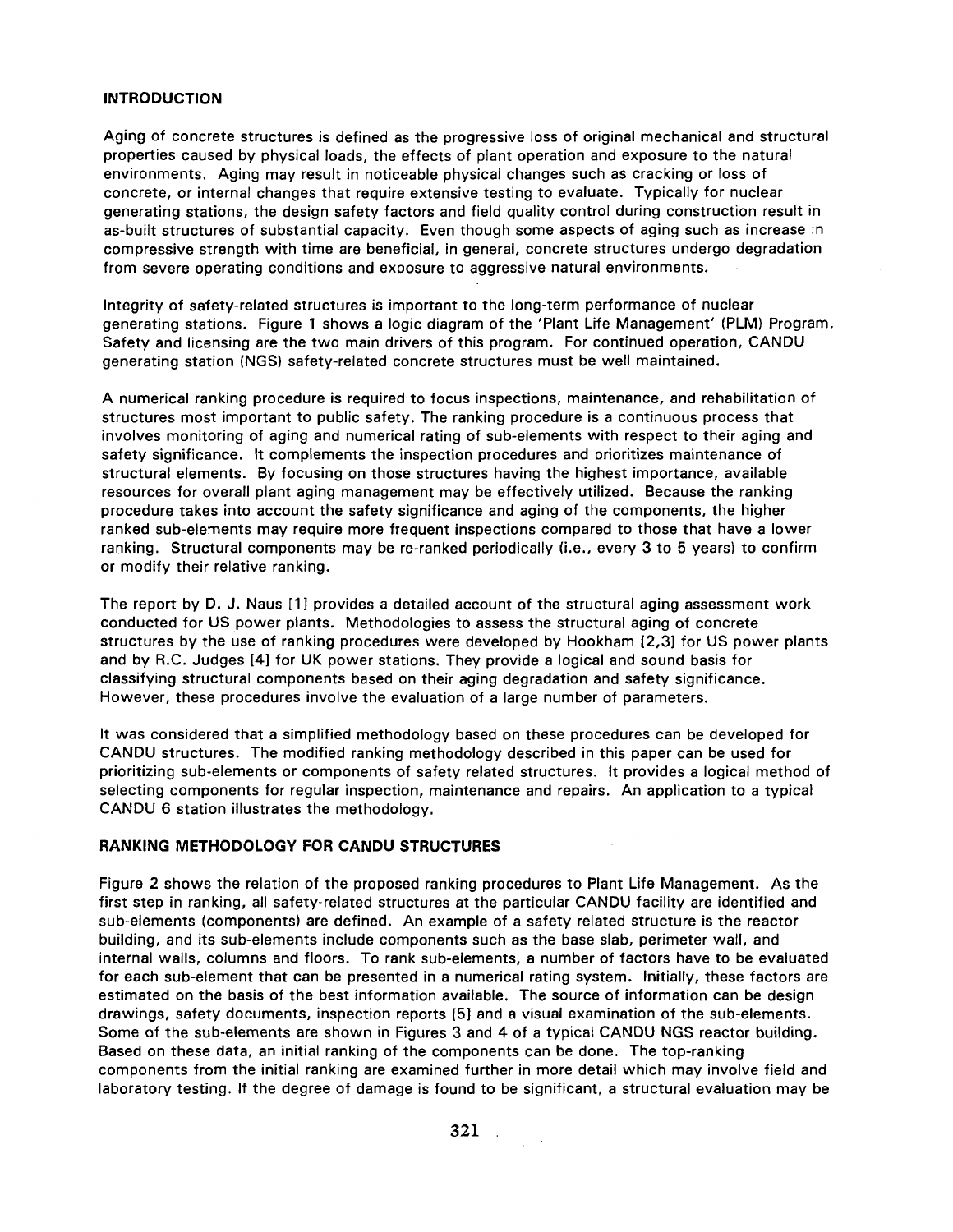required to establish the effect of aging on the structural and functional capacity of the components. If the capacities of the components have degraded below an acceptable level, repairs would be necessary.

#### **PROCEDURE**

The proposed procedure is centered on two main parameters: the extent or potential for degradation of the sub-element and the safety significance of the structure.

If no degradation is evident for the sub-elements and if only limited likelihood of degradation exists due to the benign service environment, the ranking procedure is not taken any further. The structure or sub-element may be omitted from the ranking procedure as the degradation rates will be very slow or insignificant. Even if degradation is evident and if the structure has only minor safety significance, it will receive a low ranking.

Each sub-element is assessed using the following ranking formula:

Sub-element ranking (SR) = Degradation Factor  $(D_i) \times$  Safety Significance (S<sub>s</sub>)

#### **1) Degradation Factor (Df)**

The Degradation Factor is based on an estimate of the Extent of Degradation  $(D_e)$  and the Impact of degradation (D;) of the sub-element in terms of its reduction in structural and functional capacity.

Degradation Factor  $(D_i) =$  Extent of Degradation  $(D_i)$  x Impact of Degradation  $(D_i)$ .

#### **1a) Extent of Degradation (De):**

Where degradation of concrete in a sub-element is evident, an estimate is made of the extent of degradation. Also, if the sub-element is located in an unfavorable (severe) service environment that is not accessible for detailed inspection, there would be a high probability of undetected degradation. In this case, the sub-element would be rated for the Likelihood of Degradation based on the severity of the environmental exposure and the type of degradation that can be present under such an environmental exposure condition. The rating is based on a scale of 1 to 10. A lower value is given if there is no evidence of degradation or likelihood of degradation of the subelement based on the service condition.

A number of mechanisms or modes can cause degradation of concrete elements including the following:

- Reinforcing steel corrosion;
- Attack by chemicals such as chlorides, sulfates, carbon dioxide and nitrates;
- Leaching of calcium from cement by rain water or ground water;
- Freeze/thaw degradation;
- Cracking and spalling of concrete caused by thermal effects;
- Irradiation effects;
- Abrasion, erosion, cavitation; and
- Fatigue.

Degradation of concrete structures can be a direct result of an individual degradation mode or the effect of two or three modes acting in concert. Methods that can be used to detect damage can be grouped as direct techniques and indirect techniques. Direct techniques involve a visual examination of the structure, removal of material from defined distress areas for testing or a combination of the two. Indirect techniques measure the properties of concrete in a non-intrusive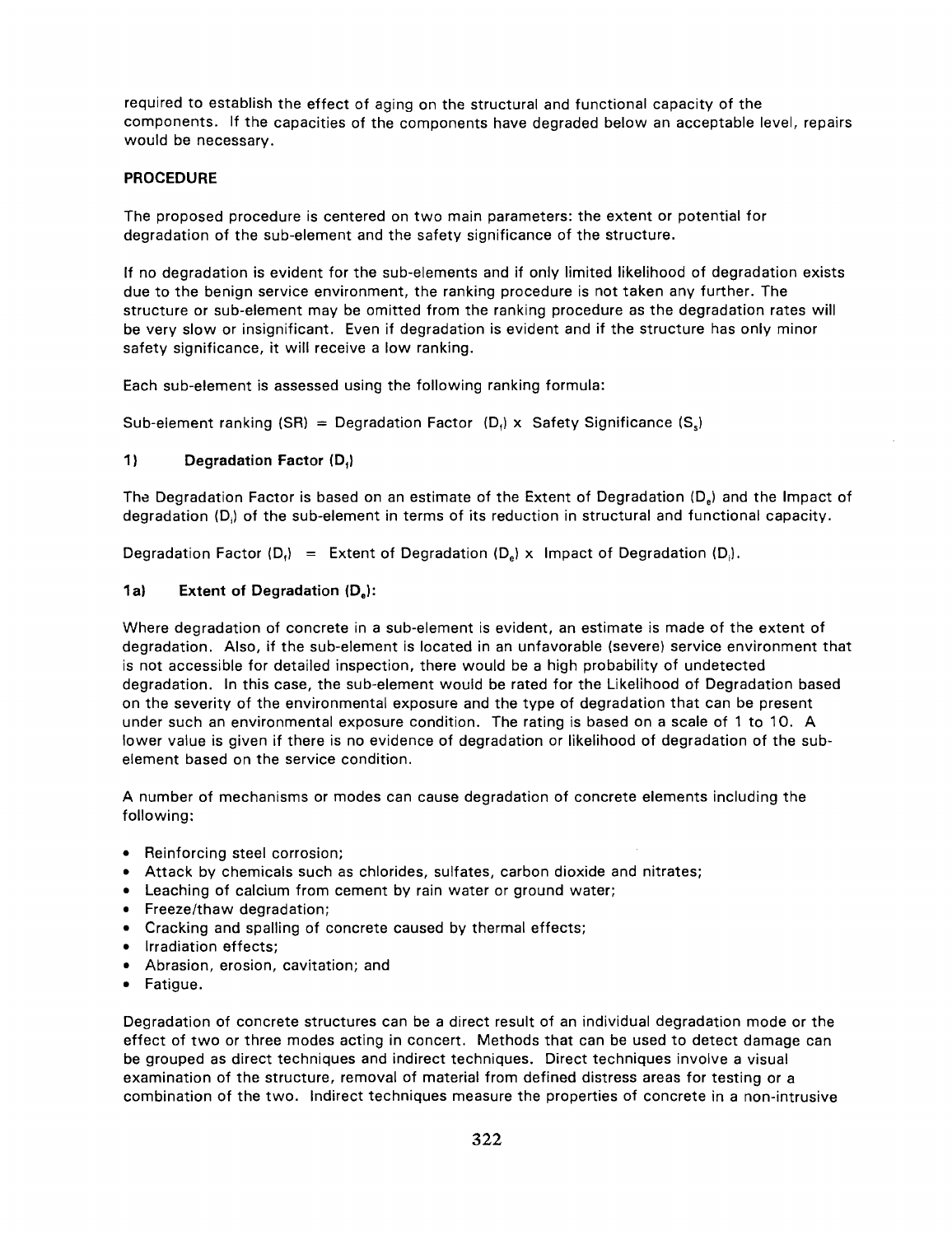manner. Non-destructive techniques include ultrasonic, stress wave, surface hardness and penetrating radar.

## **1b) Impact of Degradation (D,)**

The impact of degradation on the sub-element may be minor, causing only a local weakening of the sub-element (such as cracking or spalling of a localized nature). On the other hand, the impact of degradation may be high, causing severe weakening of the sub-element and thereby affecting its structural capacity. Another consideration in evaluating the impact is the effect of the sub-element weakening on the stability of the whole structure. If the weakening or loss of the sub-element would affect the structural stability of the whole structure, then the impact would be rated high. Table 1 shows an example of typical Impact of Degradation values (D,) assigned to various degradation modes. They are based on industry knowledge on the impact of the modes of degradation on reinforced concrete structures.

# **2) Safety Significance (S,)**

Safety Significance values are assigned on the basis of the safety functions served by the structure and the structural significance of the sub-element. The Safety Significance is calculated as a product of the Safety Function  $(S_i)$ : and the Component Significance  $(C_s)$ .

Safety Significance  $(S_n)$  = Safety Function  $(S_n)$  x Component Significance  $(C_n)$ .

# **2a) Safety Function (Sf):**

The "safety-related" structures are those that are necessary to ensure the integrity of the reactor coolant pressure boundary, to shut down the reactor, to maintain it in a safe condition, and to mitigate the consequence of a radiation release during a loss-of-coolant accident (LOCA). They are essential to the function of the safety class systems and components, and a failure of these elements would lead to loss of function of safety systems and components housed, supported and protected. In meeting its functional and performance requirements, a safety-related structure may be required to perform one or more of the functions listed below:

- 1. Containment of radioactive liquids or airborne contamination;
- 2. Radiation attenuation or shielding;
- 3. Structural support of nuclear steam supply system and other safety-related equipment, and
- 4. Protection of communication systems and functions.

If the collapse of a structural element would endanger a safety system, then that structural element should also be considered as a safety-related element.

The Safety Function values are assigned over a range from 1 to 10. A high value would mean that the structure is performing a number of functions that have major safety significance. For example, a factor of 10 is assigned to the reactor building containment structure that provides confinement of radioactive gases and liquids. The rating for the safety-related structure is applied to all its subelements. For example, for a containment structure, the same rating will apply to the sub-elements such as the base slab, the perimeter wall, the ring beam and the dome.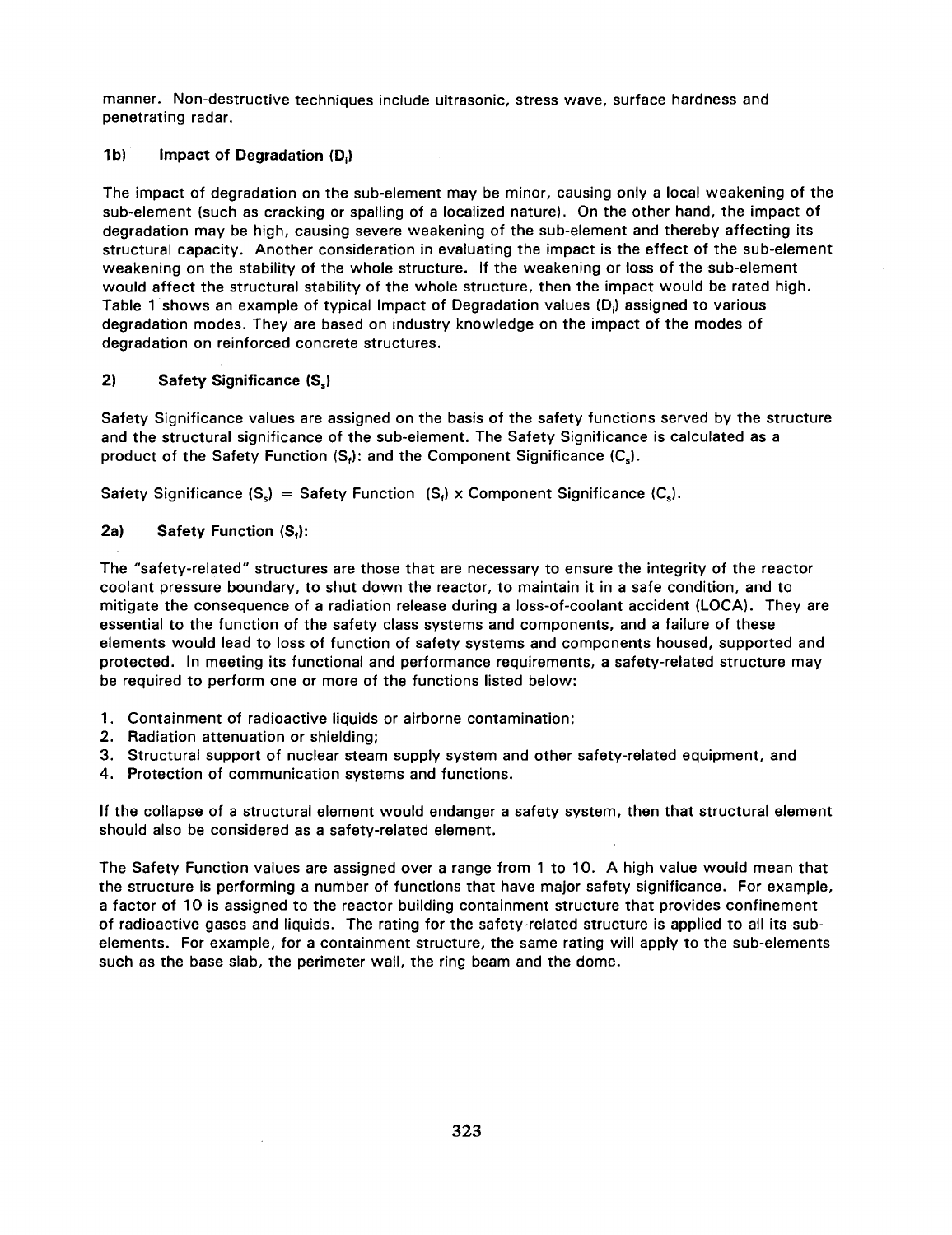#### **2b) Component Significance (Cs):**

Each structure is composed of several sub-elements, and they are all treated as distinct components of the structure. The Component Significance value takes into consideration the relative importance of each component (sub-element) to the others, and its contribution to the overall integrity of the structure. The rating system uses a scale from 1 to 10; 10 for components having the highest structural importance. The primary load-carrying sub-element for each structure is typically the foundation, which must distribute the loading to the underlying soil or rock. Because the foundation is an essential component of any structure and the loss of foundation is fatal to the integrity of the structure, it is given a rating of 10. Similarly, columns and walls are supporting elements for floor slabs and hence they are given a higher rating compared to the slabs.

## **APPLICATION TO A TYPICAL CANDU 6 STATION**

This methodology can be illustrated numerically by applying it to a typical CANDU NGS reactor building structure. From design drawings and documents, the structural components (subelements) of the reactor building were identified. Figures 3 and 4 show an elevation and a plan of the reactor building with some of the sub-elements identified for illustration purposes.

## **Degradation Factor (D,):**

Table 2 shows the evaluation of the Degradation Factors  $(D_i)$  for a typical CANDU 6 station reactor building. Sub-elements of the reactor building are identified in column 2 and relevant degradation modes are shown in column 3 under 'Degradation', for each concrete sub-element. For example, for the base slab, the major degradation modes identified are reinforcement corrosion, chemical attack and leaching of calcium from the concrete. All these modes can cause degradation of concrete; however, some of the degradation modes can cause more severe damage compared to others. Considering the evidence or likelihood of degradation of the sub-element, the extent of degradation is estimated and is shown in column 4 under 'Degradation Extent  $(D_n)$ . The impact factor selected for each mode of degradation is given in Column 5 under 'Impact Factor' The Degradation Factors are obtained as a product of Extent of Degradation and Impact of Degradation in columns 4 and 5. The highest of the Degradation Factors is selected as the Degradation Factor (D,) for the ranking evaluations

## **Safety Significance of Sub-Elements**

Table 3 shows the calculations leading to the Safety Significance  $(S_s)$  and ranking of the subelements. Column 3 indicates the Degradation Factor as obtained from Table 2, column 7. Column 4 in Table 3 indicates the factors assigned to the Safety Functions performed by the sub-elements and the 'Component Significance' is given in column 5. Safety Significance Factors  $(S_s)$  are obtained by multiplying column 4 and 5 and dividing by 10.

## **Ranking**

The sub-element ranking is obtained by multiplying the Degradation Factors  $(D_i)$  in column 3 in Table 3 by the Safety Significance Factors in column 6. The item numbers in Table 2 are rearranged in Table 3 to present the numerical rating of sub-elements starting from a maximum value to the minimum. The sub-element ranking for the reactor building, is shown in column 7. The ranking values range from 90 to 448 out of a maximum possible theoretical value of 1000. A ranking value of 1000 would indicate significant degradation of a concrete sub-element. The dome, outside face, has the highest ranking value of 448. Figure 5 shows a graphical representation of these ranking values. Thirteen elements have a ranking higher than 160. The internal walls and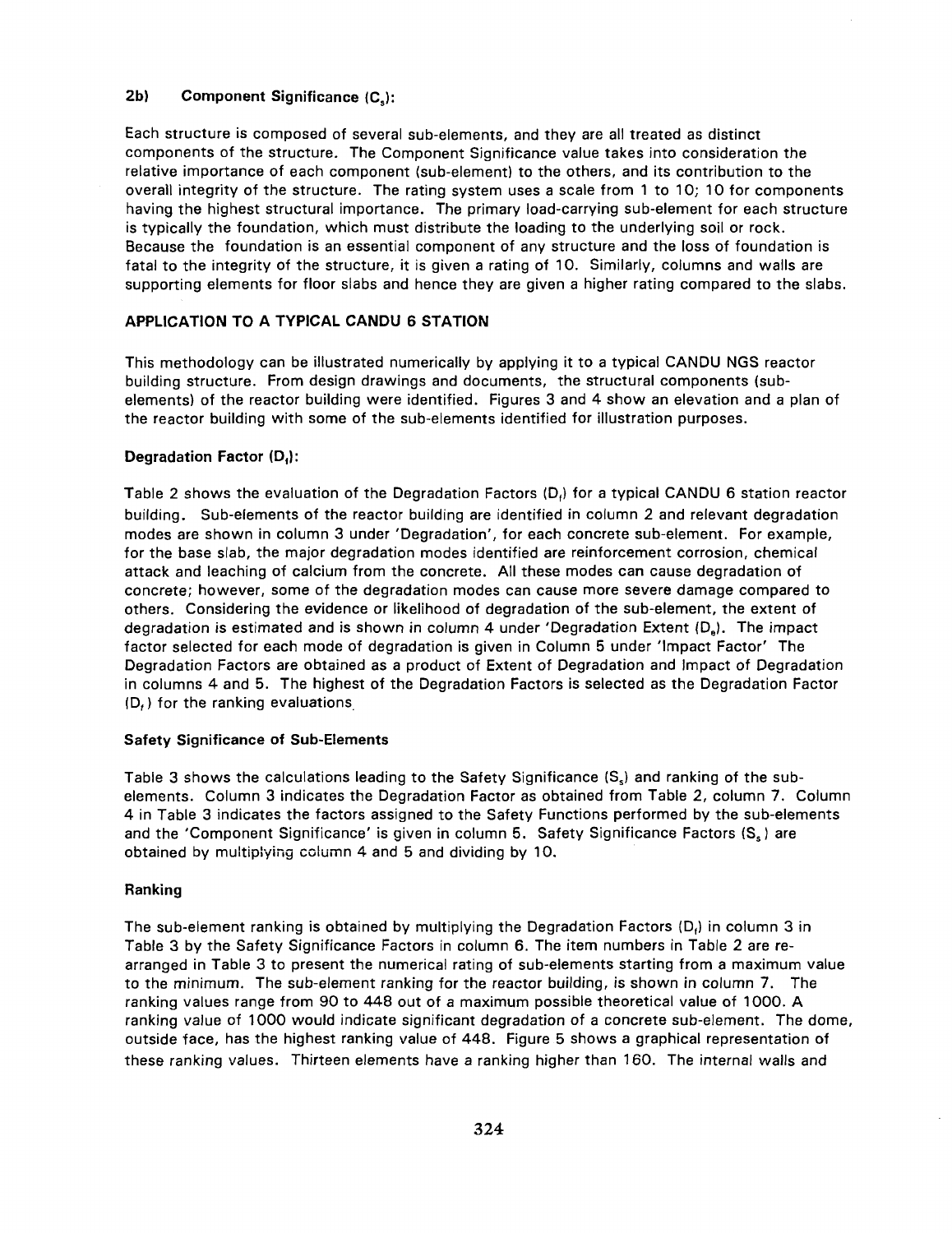slabs rank lower. This is because of the favorable operating environment they are subjected to and because of their lower Safety Significance.

The ranking of sub-elements obtained in this analysis suggests priorities for field inspections and damage identifications. Sub-elements with a higher rank would require subsequent detailed examination and potential repairs compared to those with a lower ranking.

The Degradation Factors (D,) will be revised based on the results of inspection and maintenance. The (D<sub>i</sub>) rating of similar sub-elements of a structure may differ due to localized defects or exposure conditions causing the ranking the order of sub-elements to change.

#### **CONCLUSIONS**

This paper describes a technique for ranking sub-elements of a concrete structure on the basis of their overall importance and safety significance. The ranking procedure can be used to identify the sub-elements that need further inspection and maintenance.

It is recommended that the ranking assessment should be repeated every few years for safetyrelated structures to address the results of inspections and repairs. Repairs made to a sub-element would lower the relative ranking of that sub-element; thus bringing other sub-elements to the top of the ranking list. This procedure can also be applied to other structures of CANDU generating stations even though they may have different configurations, and their sub-elements may have different safety significance.

#### **ACKNOWLEDGEMENTS**

Funding for this investigation was provided by the CANDU Owners Group (COG), consisting of AECL, Ontario Hydro and Hydro Quebec.

Authors like to acknowledge the technical contribution provided by Tom Yeung and Clive Alexander of Ontario Hydro and wish to thank Michael Stephens for the technical editing of the paper.

#### **REFERENCES**

- [1] D.J. Naus, B. Oland "Report on Aging of Nuclear Power Plant Reinforced Concrete Structures", NUREG/CR-6424,0RNL/TM-13148, March 1996.
- [2] C.J. Hookham, "Structural Aging Assessment Methodology for Concrete Structures in Nuclear Power Plants", ORNL/NRC/LTR-90-17 Contractor Report (March 1991).
- [3] C.J. Hookham "In Service Inspection Guidelines for Concrete Structures in Nuclear Power Plants", ORNL/NRC/LTR- 95/14, Dec 1995.
- [4] R.C. Judge, "Classification of Structural Component and Degradation Mechanisms for Containment Systems", Volume 2, Proceedings of the Third International Conference on Containment Design and Operation, Toronto, Ontario, Canada. (October 1994).
- [5] Ontario Hydro internal reports and private communications.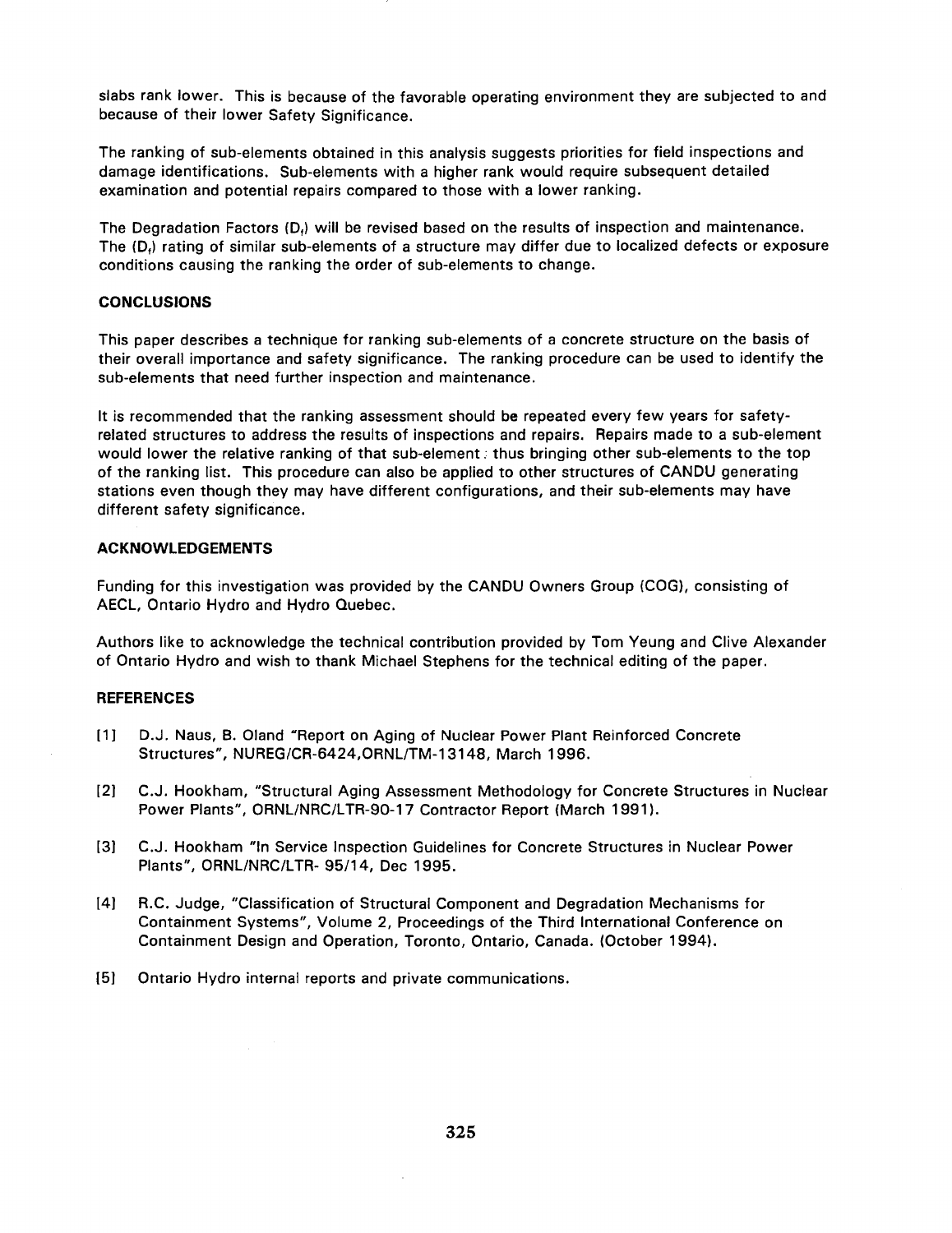

Figure 1: Plant Life Management Program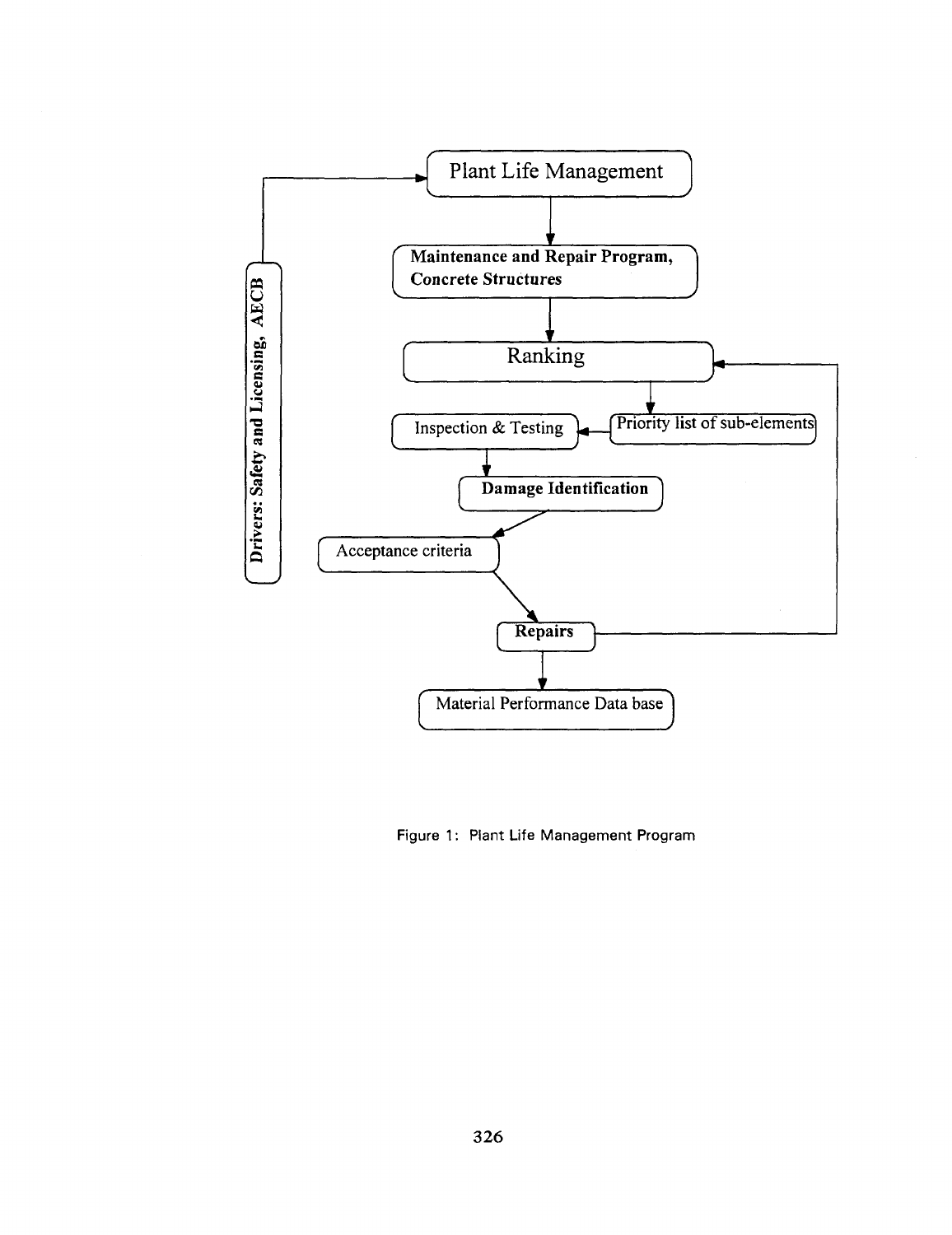

**Figure 2: Ranking Program: Tie-in With Repair And Maintenance**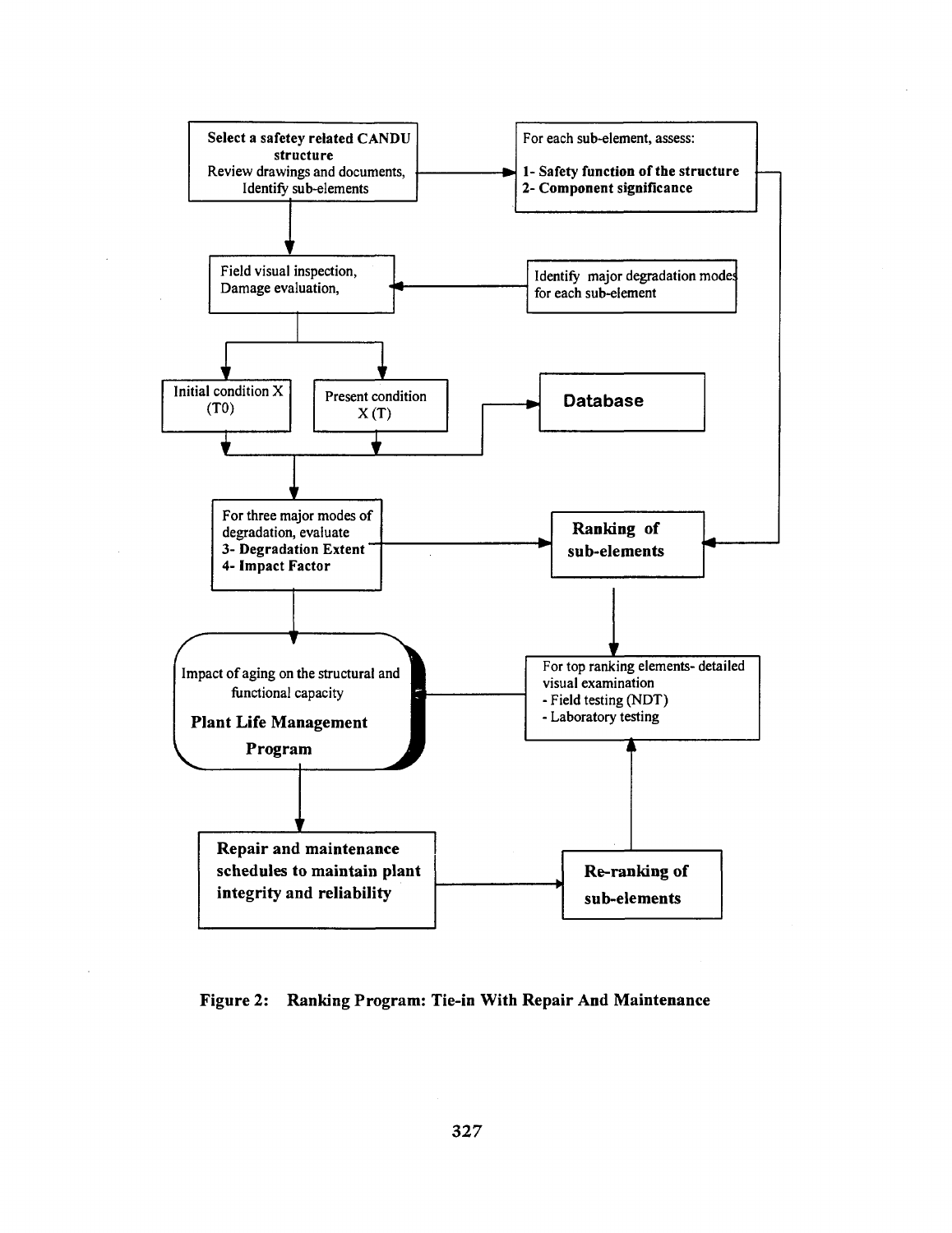





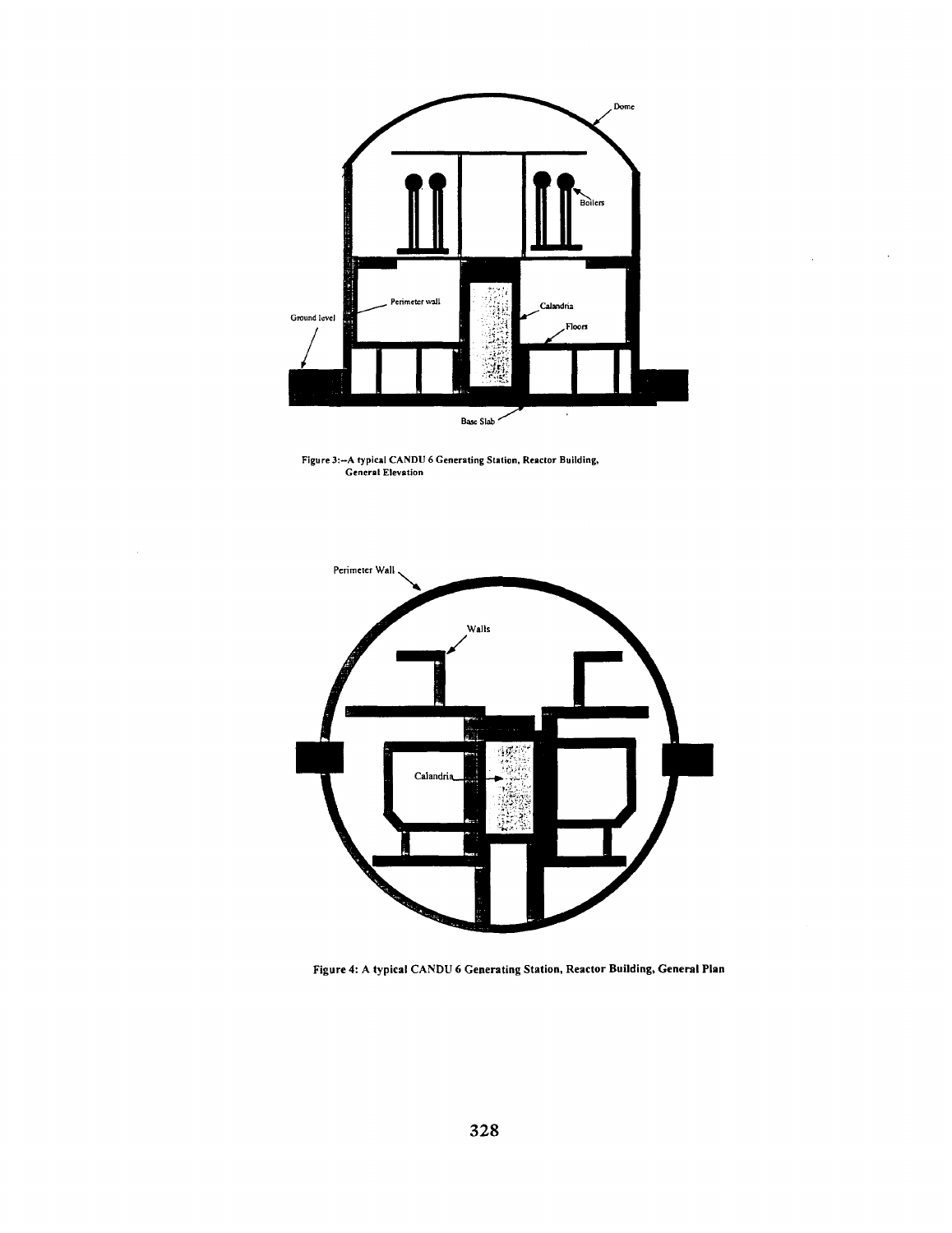

329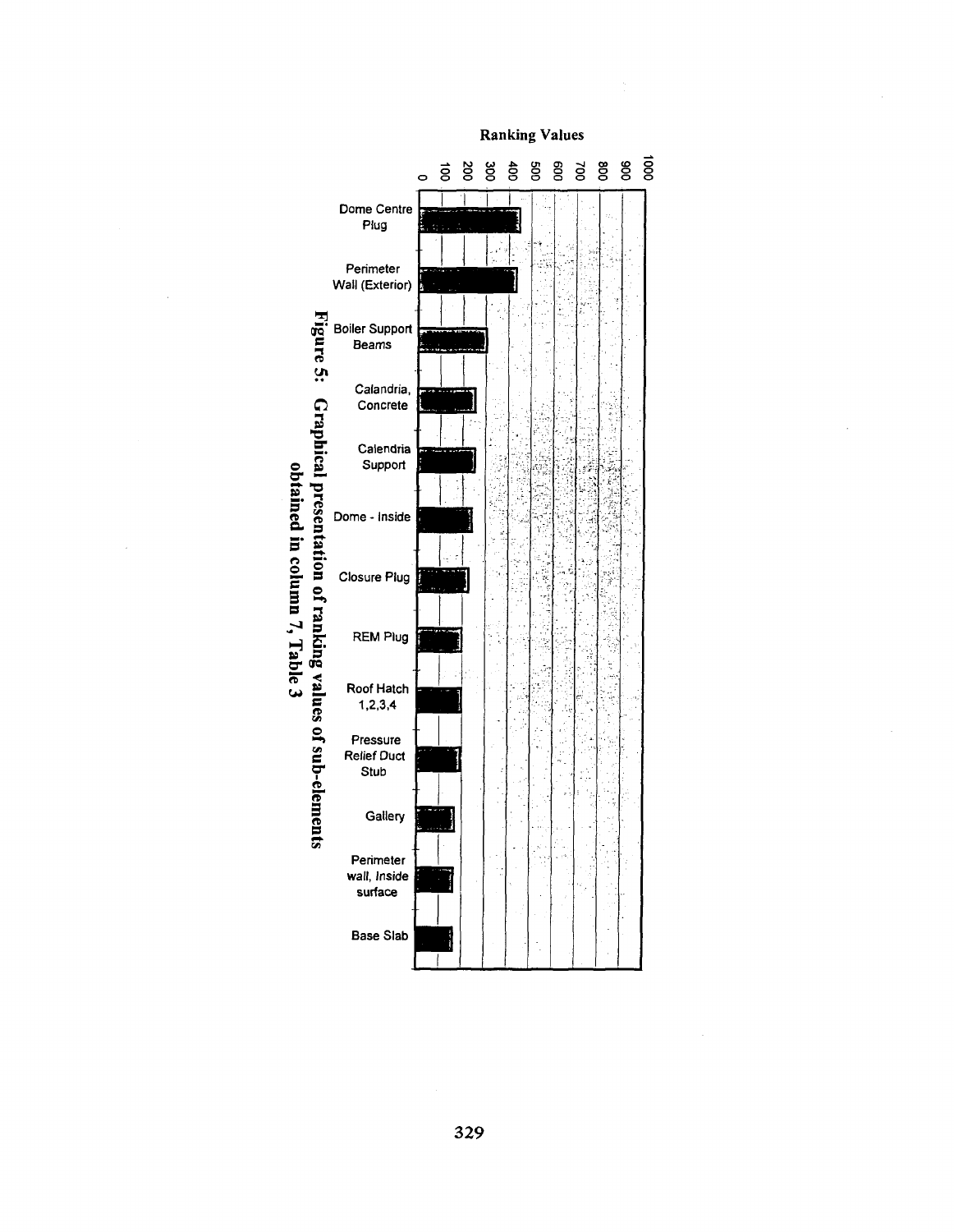| Degradation Mode              | Impact Factor |
|-------------------------------|---------------|
| Reinforcement corrosion       | 8             |
| Chemical attack               |               |
| Elevated temperature          | 6             |
| Thermal exposure/cracks       | 6             |
| Leaching                      | 4             |
| Abrasion, erosion, cavitation | З             |
| Irradiation                   | З             |

Table 1: Typical Impact Factors assigned to Degradation Modes

 $\sim$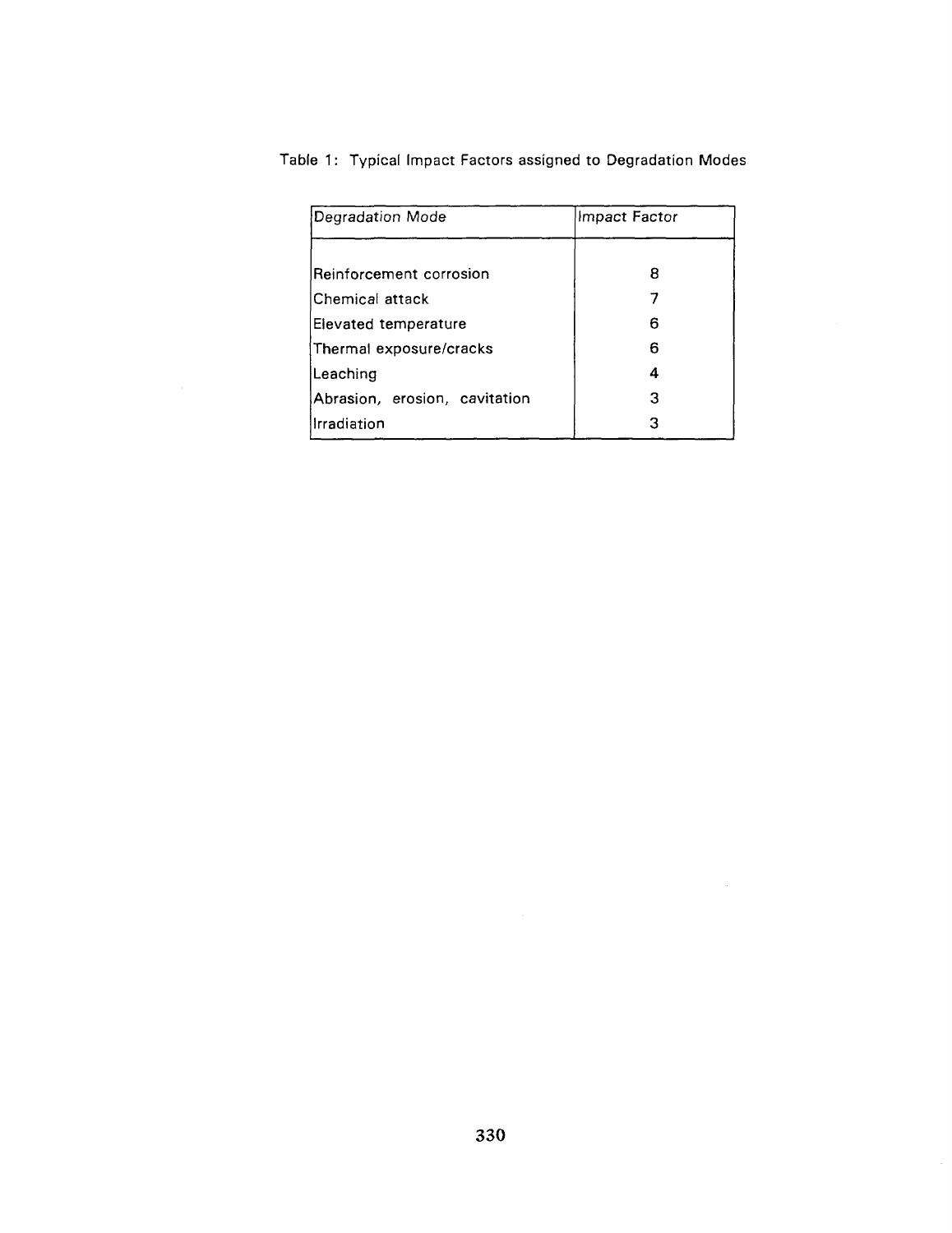# Table 2: Calculated Degradation Factors based on the Impact Factors given in Table 1

|                | $\overline{2}$                                      | 3                       | 4                       | 5                       | 6                         | 7                                      |
|----------------|-----------------------------------------------------|-------------------------|-------------------------|-------------------------|---------------------------|----------------------------------------|
|                |                                                     |                         | $D_{e}$                 | $D_i$                   | $D_{fs} = D_e \times D_i$ | $D_{f.}$ (Highest<br>value of $D_{fs}$ |
| Item           | Sub-elements                                        | <b>Degradation Mode</b> | Degradation<br>Impact   |                         | Degradation               | Degradation                            |
|                |                                                     |                         | Extent                  | Factor                  | <b>Factors</b>            | Factor                                 |
|                | <b>Containment Building</b>                         |                         |                         |                         |                           |                                        |
|                |                                                     |                         |                         |                         |                           |                                        |
| 1              | Base slab                                           | <b>Re-bar Corrosion</b> | $\overline{2}$          | 8                       | 16                        | 16                                     |
|                |                                                     | <b>Chemical Attack</b>  | $\overline{2}$          | $\overline{7}$          | 14                        |                                        |
|                |                                                     | Leaching                | $\overline{2}$          | $\overline{4}$          | 8                         |                                        |
|                |                                                     |                         |                         |                         |                           |                                        |
| $\overline{2}$ | Gallery at level 238' 6"                            | <b>Re-bar Corrosion</b> | $\overline{2}$          | 8                       | 16                        | 16                                     |
|                |                                                     | <b>Chemical Attack</b>  | $\overline{2}$          | $\overline{7}$          | 14                        |                                        |
|                |                                                     | Leaching                | $\overline{2}$          | $\overline{\mathbf{4}}$ | 8                         |                                        |
|                |                                                     |                         |                         |                         |                           |                                        |
| 3              | Perimeter wall (to spring                           | Drying Shrinkage        | 3                       | 6                       | 18                        | 18                                     |
|                | line), inside surface                               | <b>Thermal Exposure</b> | 3                       | 6                       | 18                        |                                        |
|                |                                                     | <b>Re-bar Corrosion</b> | $\overline{2}$          | 8                       | 16                        |                                        |
|                |                                                     |                         |                         |                         |                           |                                        |
| 4              | Perimeter wall (to spring<br>line), outside surface | <b>Re-bar Corrosion</b> | 6                       | 8                       | 48                        | 48                                     |
|                |                                                     | Freeze/Thaw<br>Cycling  | 6                       | 5                       | 30                        |                                        |
|                |                                                     | <b>Thermal Exposure</b> | 4                       | 6                       | 24                        |                                        |
|                |                                                     | <b>Chemical Attack</b>  | 3                       | $\overline{\mathbf{7}}$ | 21                        |                                        |
|                | Dome                                                |                         |                         |                         |                           |                                        |
| 5              | Dome - inside                                       | Drying Shrinkage        | 5                       | 6                       | 30                        | 30                                     |
|                |                                                     | <b>Thermal Exposure</b> | 4                       | 6                       | 24                        |                                        |
|                |                                                     | <b>Re-bar Corrosion</b> | $\overline{2}$          | 8                       | 16                        |                                        |
|                |                                                     |                         |                         |                         |                           |                                        |
| 6              | Dome - outside                                      | Re-bar Corrosion        | 7                       | 8                       | 56                        | 56                                     |
|                |                                                     | <b>Thermal Exposure</b> | $\overline{7}$          | 6                       | 42                        |                                        |
|                |                                                     | Leaching                | 4                       | 4                       | 16                        |                                        |
|                |                                                     | <b>Chemical Attack</b>  | 3                       | $\overline{7}$          | 21                        |                                        |
|                |                                                     |                         |                         |                         |                           |                                        |
| $\overline{7}$ | Dome centre Plug                                    | Re-bar Corrosion        | $\overline{7}$          | 8                       | 56                        | 56                                     |
|                |                                                     | <b>Thermal Exposure</b> | $\overline{7}$          | $6\overline{6}$         | 42                        |                                        |
|                |                                                     | Leaching                | $\overline{\mathbf{4}}$ | $\overline{4}$          | 16                        |                                        |
|                |                                                     | <b>Chemical Attack</b>  | 3                       | $\overline{7}$          | 21                        |                                        |
|                |                                                     |                         |                         |                         |                           |                                        |
| 8              | Pressure relief duct stub                           | Re-bar Corrosion        | 3                       | 8                       | 24                        | 24                                     |
|                |                                                     | Freeze/Thaw             | 3                       | 5                       | 15                        |                                        |
|                |                                                     | <b>Thermal Exposure</b> | 3                       | 6                       | 18                        |                                        |
|                |                                                     |                         |                         |                         |                           |                                        |
| 9              | Calandria, concrete                                 | Radiation/Chemical      | 5                       | $\overline{7}$          | 35                        | 35                                     |
|                |                                                     | <b>Thermal Exposure</b> | 4                       | 6                       | 24                        |                                        |
|                |                                                     | Re-bar Corrosion        | $\overline{2}$          | 8                       | 16                        |                                        |

continued . . .

 $\sim 10^{11}$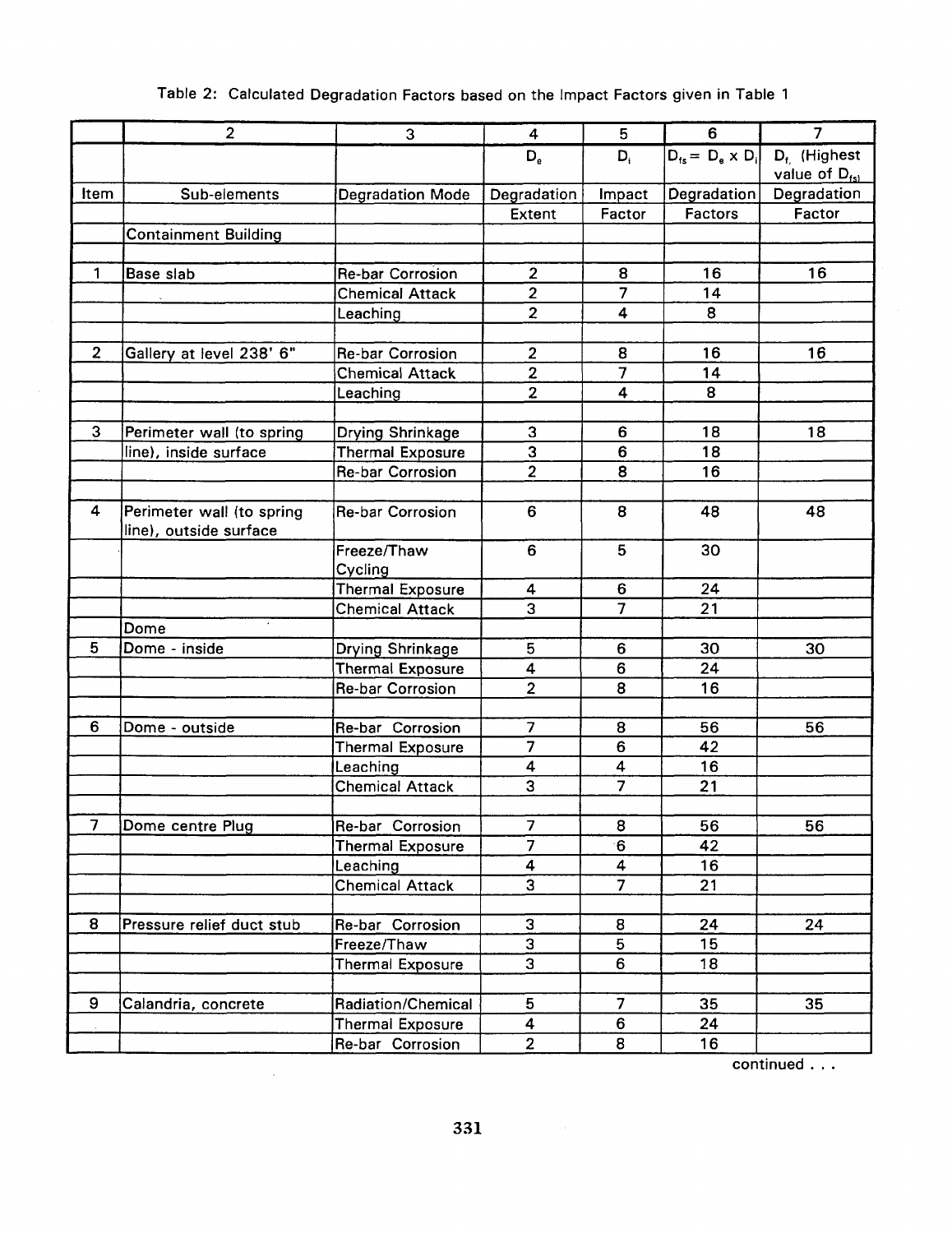<u>Table 2 (continued)</u>

| 10      | Calandria support   | Radiation/Chemical | 5                       | 7                       | 35              | 35 |
|---------|---------------------|--------------------|-------------------------|-------------------------|-----------------|----|
|         |                     | Thermal Exposure   | 4                       | 6                       | 24              |    |
|         |                     | Re-bar Corrosion   | $\overline{2}$          | 8                       | 16              |    |
|         |                     |                    |                         |                         |                 |    |
| 11      | Closure plug        | Chemical           | 5                       | $\overline{7}$          | 35              | 35 |
|         |                     | Thermal            | $\overline{\mathbf{4}}$ | 6                       | 24              |    |
|         |                     |                    |                         |                         |                 |    |
| $12 \,$ | REM plug            | Chemical attack    | 5                       | $\overline{7}$          | 35              | 35 |
|         |                     | Thermal            | 4                       | 6                       | 24              |    |
|         |                     | Radiation/Chemical | $\overline{2}$          | $\overline{7}$          | 14              |    |
|         |                     |                    |                         |                         |                 |    |
| 13      | Roof hatch 1,2,3,4  | Chemical attack    | 5                       | $\overline{7}$          | 35              | 35 |
|         |                     | Thermal            | 4                       | 6                       | 24              |    |
|         |                     | Radiation/Chemical | $\overline{2}$          | $\overline{7}$          | 14              |    |
|         |                     |                    |                         |                         |                 |    |
| 14      | South cross wall    | Chemical attack    | 5                       | $\overline{7}$          | 35              | 35 |
|         |                     | Thermal            | 4                       | 6                       | 24              |    |
|         |                     | Radiation          | $\overline{2}$          | $\overline{7}$          | 14              |    |
|         |                     |                    |                         |                         |                 |    |
| 15      | North cross walls   | Chemical attack    | 5                       | $\overline{7}$          | 35              | 35 |
|         |                     | Thermal            | 4                       | 6                       | 24              |    |
|         |                     | Radiation          | $\overline{2}$          | $\overline{7}$          | 14              |    |
|         |                     |                    |                         |                         |                 |    |
| 16      | North Area walls    | Chemical attack    | 5                       | $\overline{7}$          | 35              | 35 |
|         | 1-East              | Thermal            | 4                       | 6                       | 24              |    |
|         | 2- West             | Radiation          | $\overline{2}$          | $\overline{7}$          | 14              |    |
|         |                     |                    |                         |                         |                 |    |
| 17      | Control Area walls  | Chemical attack    | 5.                      | $\overline{7}$          | 35              | 35 |
|         | 1- East             | Thermal            | 4                       | 6                       | 24              |    |
|         | 2- West             | Radiation          | $\overline{2}$          | $\overline{7}$          | 14              |    |
|         |                     |                    |                         |                         |                 |    |
| 18      | Elevation 274       | Chemical attack    | 5                       | $\overline{7}$          | 35              | 35 |
|         | Room 216            | Thermal            | 4                       | 6                       | 24              |    |
|         | Room 217            | Radiation          | $\overline{2}$          | $\overline{\mathbf{z}}$ | 14              |    |
|         | Room 202            |                    |                         |                         |                 |    |
|         | <b>Room 203</b>     |                    |                         |                         |                 |    |
|         |                     |                    |                         |                         |                 |    |
| 19      | Shield wall R-208   | Chemical attack    | 5                       | 6                       | 30              | 30 |
|         | R-209               | Thermal            | $\overline{\mathbf{4}}$ | $\overline{7}$          | 28              |    |
|         |                     | Radiation          | $\overline{2}$          | 6                       | 12 <sub>2</sub> |    |
|         |                     |                    |                         |                         |                 |    |
| 20      | Floor at level 274' | Chemical attack    | 5                       | 6                       | 30              | 30 |
|         |                     | Thermal            | $\overline{\mathbf{4}}$ | $\overline{7}$          | 28              |    |
|         |                     | Re-bar Corrosion   | $\overline{2}$          | 6                       | 12              |    |
|         |                     |                    |                         |                         |                 |    |
| 21      | Floor at level 289' | Chemical attack    | 5                       | 6                       | 30              | 30 |
|         |                     | Thermal            | 4                       | $\overline{7}$          | 28              |    |
|         |                     | Re-bar Corrosion   | $\overline{2}$          | 6                       | 12              |    |

continued . . .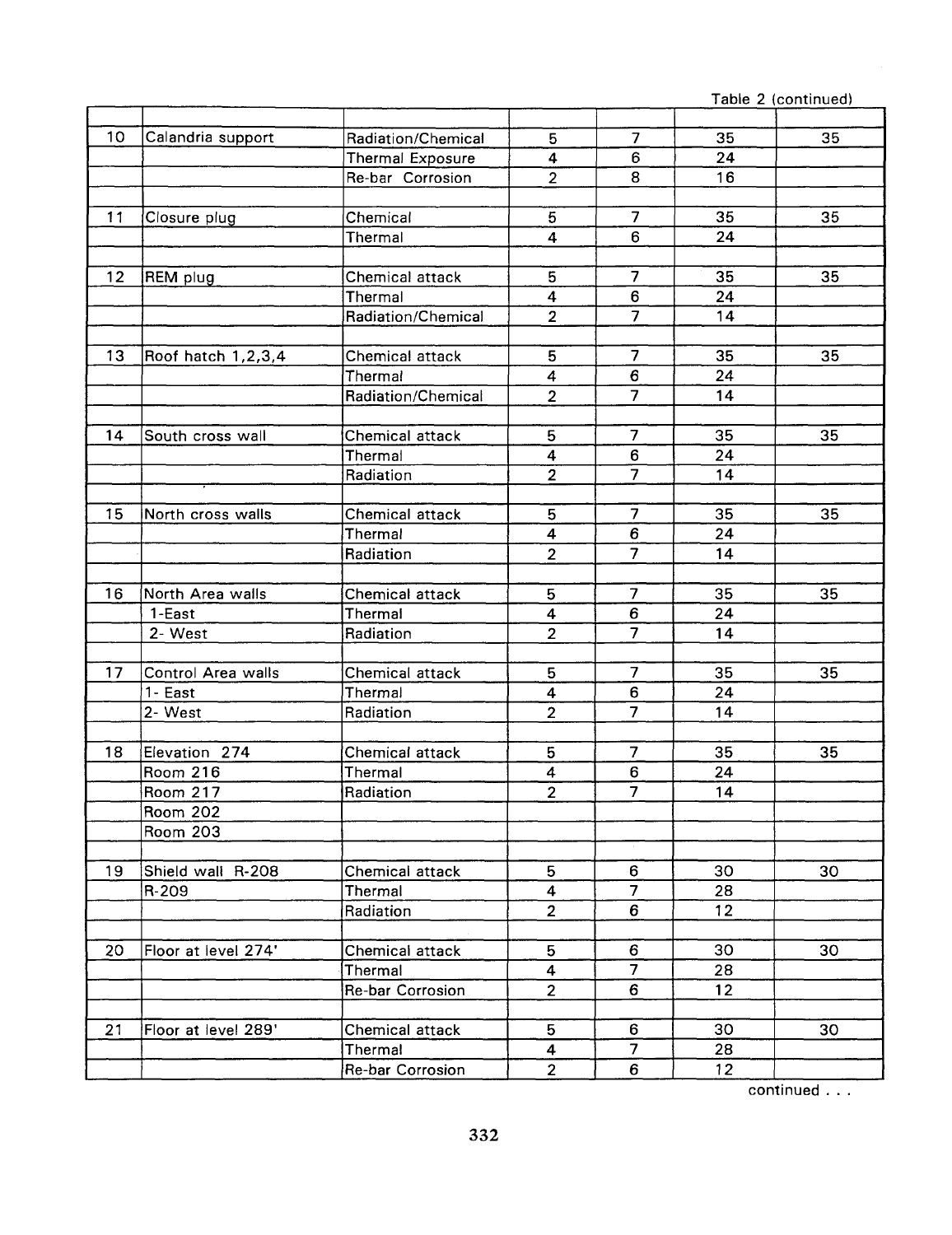| 22 | Floor at level 311' 6" | Chemical attack         | 5              | 6 <sub>1</sub> | 30              | 30 |
|----|------------------------|-------------------------|----------------|----------------|-----------------|----|
|    |                        | Thermal                 | 4              |                | 28              |    |
|    |                        | Re-bar Corrosion        | $\overline{2}$ | $6 -$          | 12              |    |
|    |                        |                         |                |                |                 |    |
| 23 | Floor at level 317' 6" | Chemical attack         | 5              | 6              | 30              | 30 |
|    |                        | Thermal                 | 4              |                | 28              |    |
|    |                        | Re-bar Corrosion        | $\overline{2}$ | 6              | 12              |    |
| 24 | Boiler support beams   | Thermal                 | 9              | 7              | 63              | 63 |
|    |                        | <b>Re-bar Corrosion</b> | $\overline{2}$ | 8              | 16              |    |
| 25 | Fuel machine support   | Chemical attack         | 5              | 6              | 30              | 30 |
|    |                        | Thermal                 | 4              |                | 28              |    |
|    |                        | Radiation               | $\mathbf{2}$   | 6              | 12 <sub>2</sub> |    |
|    |                        |                         |                |                |                 |    |

Table 2 (concluded)

- 7

 $\hat{\mathcal{G}}$ 

 $\bar{\alpha}$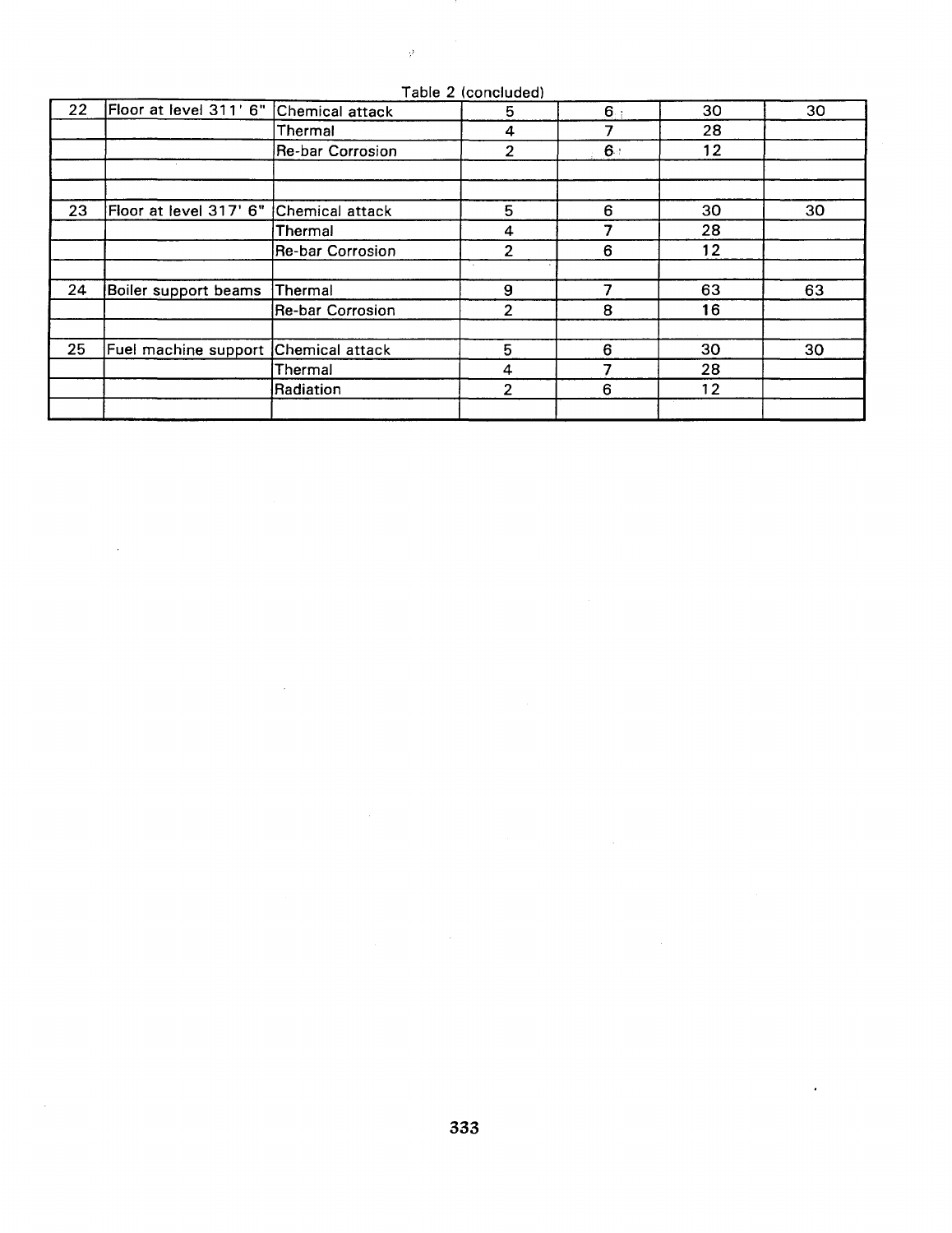| 1                 | $\overline{2}$                                     | $\overline{3}$  | $\overline{4}$           | 5 <sup>5</sup>          | $6\phantom{1}$                           | $\overline{7}$         |
|-------------------|----------------------------------------------------|-----------------|--------------------------|-------------------------|------------------------------------------|------------------------|
|                   | <b>Sub Elements</b>                                | Degradation     | Safety<br>Function $S_t$ | Component               | <b>Safety Significance</b>               | Ranking                |
| Item <sup>*</sup> |                                                    | Factor $D_f$    |                          | Significance<br>$C_{s}$ | Factor (Ss)<br>$S_s = S_t \times C_s/10$ | $S_R = D_t \times S_s$ |
| $\mathbf{1}$      | Dome - outside                                     | 56              | 10 <sub>1</sub>          | 8                       | 8                                        | 448                    |
| 2 <sup>1</sup>    | Dome centre plug                                   | 56              | 10 <sup>1</sup>          | $\overline{8}$          | 8                                        | 448                    |
| $\overline{3}$    | Perimeter wall (to spring line, outside<br>face)   | 48              | 10                       | $\overline{9}$          | $\overline{9}$                           | 432                    |
| 4                 | Boiler support beams                               | 63              | $\overline{8}$           | 6                       | 4.8                                      | 302                    |
| 5                 | Calandria, concrete                                | $\overline{35}$ | 9                        | 8                       | 7.2                                      | 252                    |
| 6                 | Calendria support                                  | 35              | 9                        | $\overline{8}$          | 7.2                                      | 252                    |
| $\overline{7}$    | Dome - inside                                      | 30              | 10                       | $\overline{8}$          | $\overline{8}$                           | 240                    |
| 8                 | Closure plug                                       | 35              | 8                        | $\overline{8}$          | 6.4                                      | 224                    |
| 9                 | <b>REM</b> plug                                    | 35              | 8                        | $\overline{7}$          | 5.6                                      | 196                    |
| 10 <sub>1</sub>   | Roof hatch 1,2,3,4                                 | 35              | 8                        | $\overline{7}$          | 5.6                                      | 196                    |
| 11                | Pressure relief duct stub                          | 24              | 10 <sup>°</sup>          | 8                       | 8                                        | 192                    |
| 12 <sub>2</sub>   | Fuel machine support                               | 30              | 8                        | $7^{\circ}$             | 5.6                                      | 168                    |
| 13                | Perimeter wall (to spring line), Inside<br>surface | 18              | 10 <sub>1</sub>          | 9                       | $\overline{9}$                           | 162                    |
| 14                | Base slab                                          | 16              | 10                       | 10                      | 10                                       | 160                    |
| 15                | South cross wall                                   | 35              | 6                        | 7 <sup>1</sup>          | 4.2                                      | 147                    |
| 16                | North cross walls                                  | 35              | 6                        |                         | 4.2                                      | 147                    |
| 17                | North Area walls, East, West                       | 35              | 6                        | $\overline{7}$          | 4.2                                      | 147                    |
| 18                | Control Area walls, East, West                     | 35              | 6                        | 7 <sup>2</sup>          | 4.2                                      | 147                    |

 $\sim 100$ 

Table 3: Ranking Values of sub-elements based on the highest Degradation Factors (D<sub>f</sub>) from Table 2 (see Note, next page)

 $\sim$